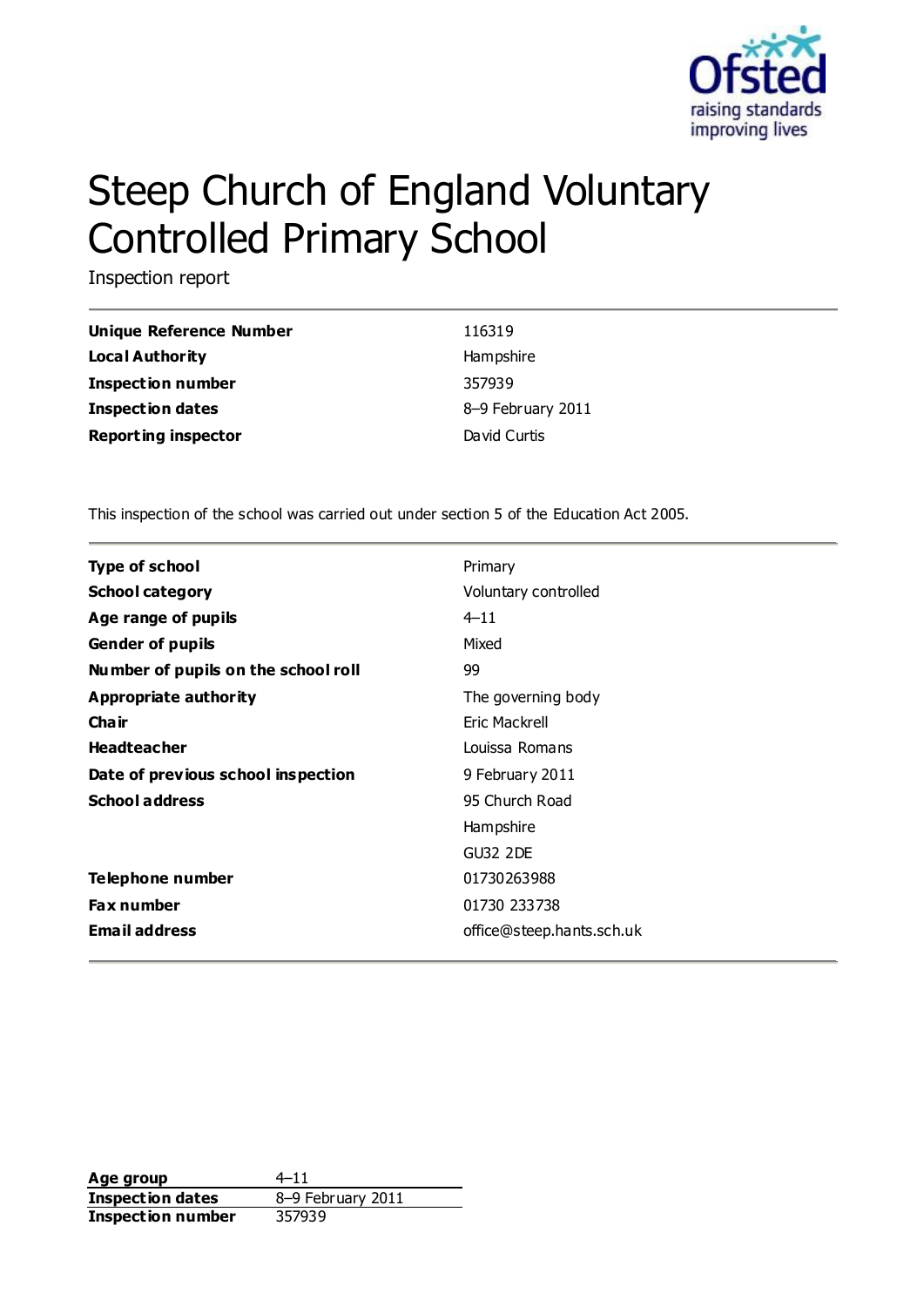The Office for Standards in Education, Children's Services and Skills (Ofsted) regulates and inspects to achieve excellence in the care of children and young people, and in education and skills for learners of all ages. It regulates and inspects childcare and children's social care, and inspects the Children and Family Court Advisory Support Service (Cafcass), schools, colleges, initial teacher training, work-based learning and skills training, adult and community learning, and education and training in prisons and other secure establishments. It assesses council children's services, and inspects services for looked after children, safeguarding and child protection.

Further copies of this report are obtainable from the school. Under the Education Act 2005, the school must provide a copy of this report free of charge to certain categories of people. A charge not exceeding the full cost of reproduction may be made for any other copies supplied.

If you would like a copy of this document in a different format, such as large print or Braille, please telephone 0300 123 4234, or email **[enquiries@ofsted.gov.uk](mailto:enquiries@ofsted.gov.uk)**.

You may copy all or parts of this document for non-commercial educational purposes, as long as you give details of the source and date of publication and do not alter the documentation in any way.

To receive regular email alerts about new publications, including survey reports and school inspection reports, please visit our website and go to 'Subscribe'.

Royal Exchange Buildings St Ann's Square Manchester M2 7LA T: 0300 123 4234 Textphone: 0161 618 8524 E: **[enquiries@ofsted.gov.uk](mailto:enquiries@ofsted.gov.uk)**

W: **[www.ofsted.gov.uk](http://www.ofsted.gov.uk/)**

© Crown copyright 2011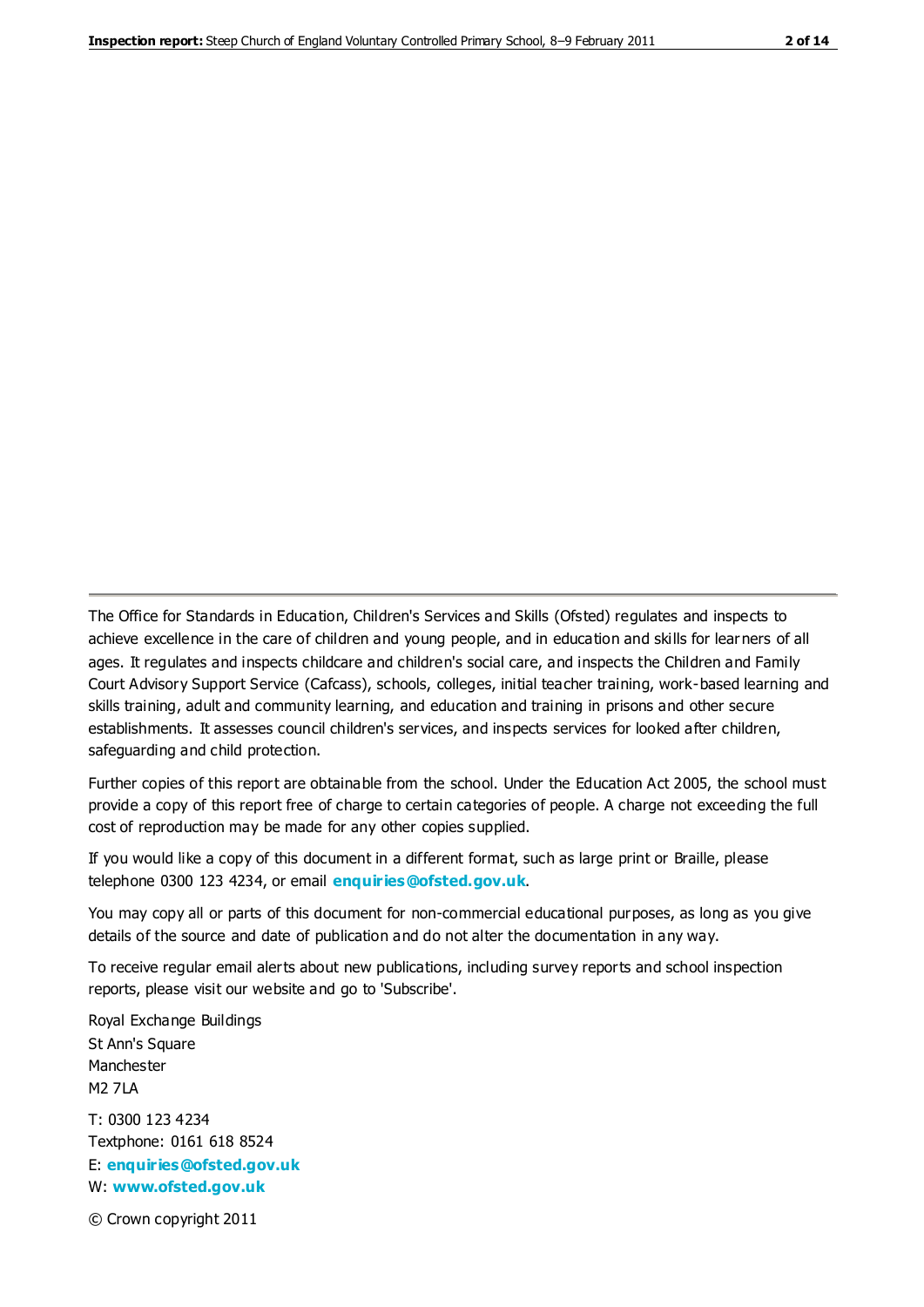# **Introduction**

This inspection was carried out by two additional inspectors. They observed ten lessons taught by four teachers. Meetings were held with parents and carers, the vice chair of the governing body, pupils and staff. Inspectors observed the school's work and looked at the school improvement plan, minutes of meetings held by the governing body, notes of visits made by the School Improvement Partner and documentation relating to safeguarding and child protection. Inspectors looked at the 62 questionnaires returned by parents and carers, and those returned by staff and pupils in Years 3 to 6.

The inspection team reviewed many aspects of the school's work. It looked in detail at a number of key areas.

- $\blacksquare$  The reasons why in Years 1 and 2 attainment in mathematics is consistently lower than it is in reading and writing.
- In Years 3 to 6, the progress of pupils who are not on the school's register of special educational needs.
- The effectiveness of leadership and management in monitoring the progress of groups of pupils, especially by gender and the more able.

# **Information about the school**

This is a much smaller than average size primary school. Most pupils are White British. In the Early Years Foundation Stage, children are taught in a single Reception class. In the rest of the school, there are three classes, all of which are mixed age for Years 1 and 2, Years 3 and 4, and Years 5 and 6. For mathematics in Years 1 and 2, pupils are taught as a Year 1 class and a Year 2 class. The proportion of pupils with special educational needs and/or disabilities is below average although, with very small year groups, the proportion can vary significantly within any single year group. Most of these particular pupils have specific learning difficulties. The proportion of pupils known to be eligible for free school meals is below average. The acting headteacher has been in post since 1 September 2010. A newly qualified teacher was appointed from 1 September 2010 to cover her class.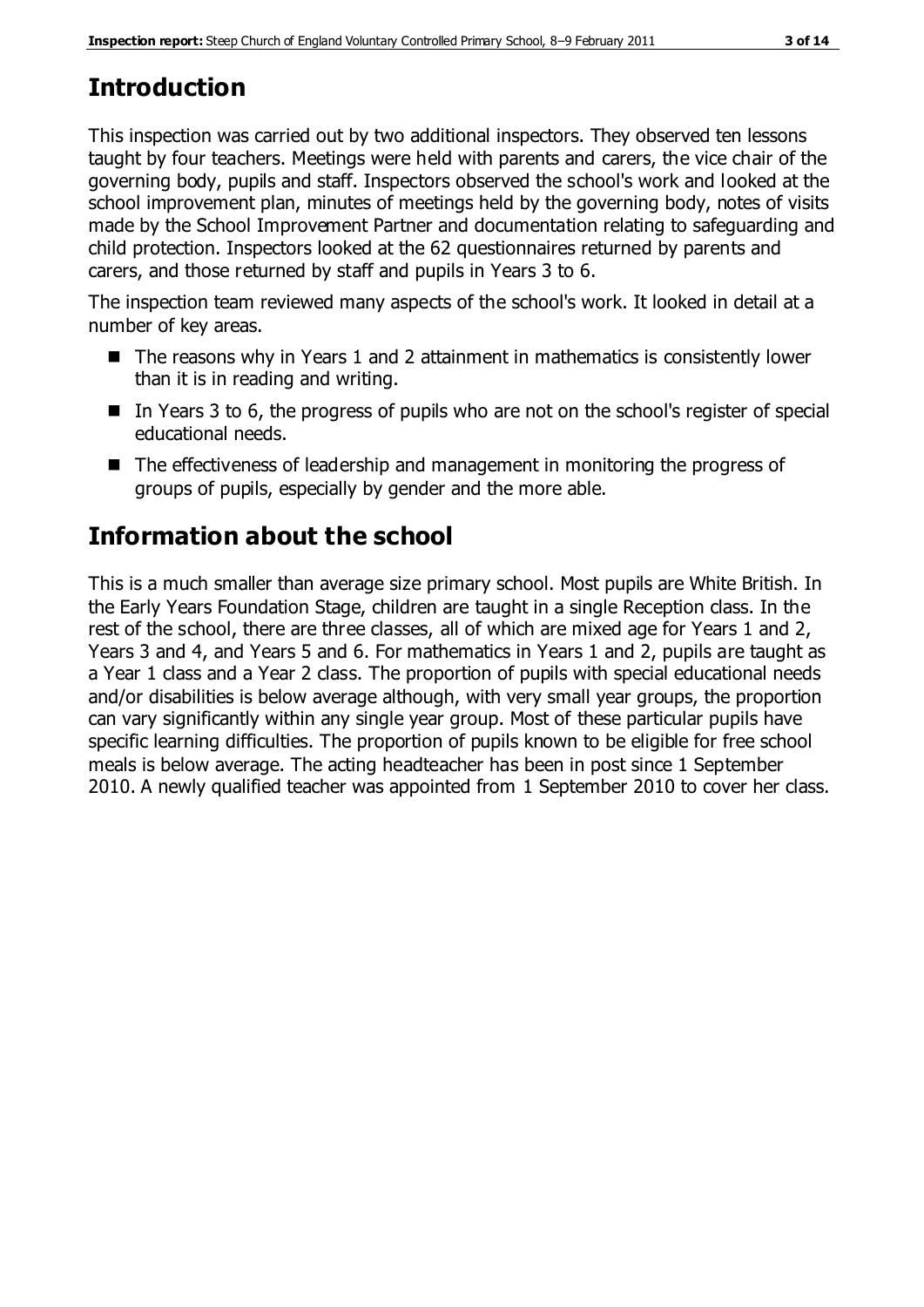**Inspection grades: 1 is outstanding, 2 is good, 3 is satisfactory, and 4 is inadequate** Please turn to the glossary for a description of the grades and inspection terms

# **Inspection judgements**

| Overall effectiveness: how good is the school?  |   |  |
|-------------------------------------------------|---|--|
| The school's capacity for sustained improvement | ∍ |  |

## **Main findings**

This is a good school. Pupils' achievement is good. They make good progress so that by the end of Year 6, attainment in English and mathematics is above average. The gap in attainment between reading and writing, and mathematics at the end of Year 2 is closing rapidly as the result of very effective local authority support and the willingness of staff to undertake additional in-service training to increase confidence in teaching the subject. Across the school, pupils with special educational needs and/or disabilities make outstanding progress because of very high-quality personalised learning programmes. These pupils receive excellent support from teachers and highly-skilled teaching assistants. On occasions, especially when pupils have to sit and listen for too long, the progress of more-able pupils slows because they mark time rather than extend their learning. When writing in other subjects, especially science and geography, pupils do not take sufficient care with their handwriting or with the spelling of key scientific or geographical vocabulary.

Attendance is high and reflects pupils' enjoyment of school and all that it offers, including a wide range of after-school clubs. Pupils have an excellent understanding of the importance of healthy lifestyles. They feel totally safe in school and show an outstanding awareness of the dangers of substance misuse and 'Stranger Danger'. Behaviour is good. Pupils in Year 6 particularly enjoy their responsibilities as librarians.  $\diamondsuit \diamondsuit$ 

Children make a good start in the Early Years Foundation Stage and quickly adapt to the day-to-day life in school. They benefit, as do the rest of the pupils, from the staff knowing and supporting them as individuals. Throughout the school, relationships between teachers and pupils are good. Most lessons proceed at a brisk pace, with work matched closely to pupils' differing learning needs. Good use is made of new technology, including interactive whiteboards, to demonstrate new learning. Pupils understand and use their targets successfully to think about their own next steps in learning. In lessons, teachers do not always make it sufficiently clear as to the amount of work they expect pupils to do by the end of the lesson which, at times, slows pupils' work rates.

Self-evaluation is accurate and based on a detailed analysis of the school's strengths and areas for improvement. The acting headteacher and staff have a clear vision and understanding of where the school needs to go next, especially in developing the wonderful grounds as a more effective learning resource. Taking into consideration that the school has maintained the strengths identified in the last inspection report, and closed the gap in attainment at the end of Year 2, the school has good capacity for further improvement.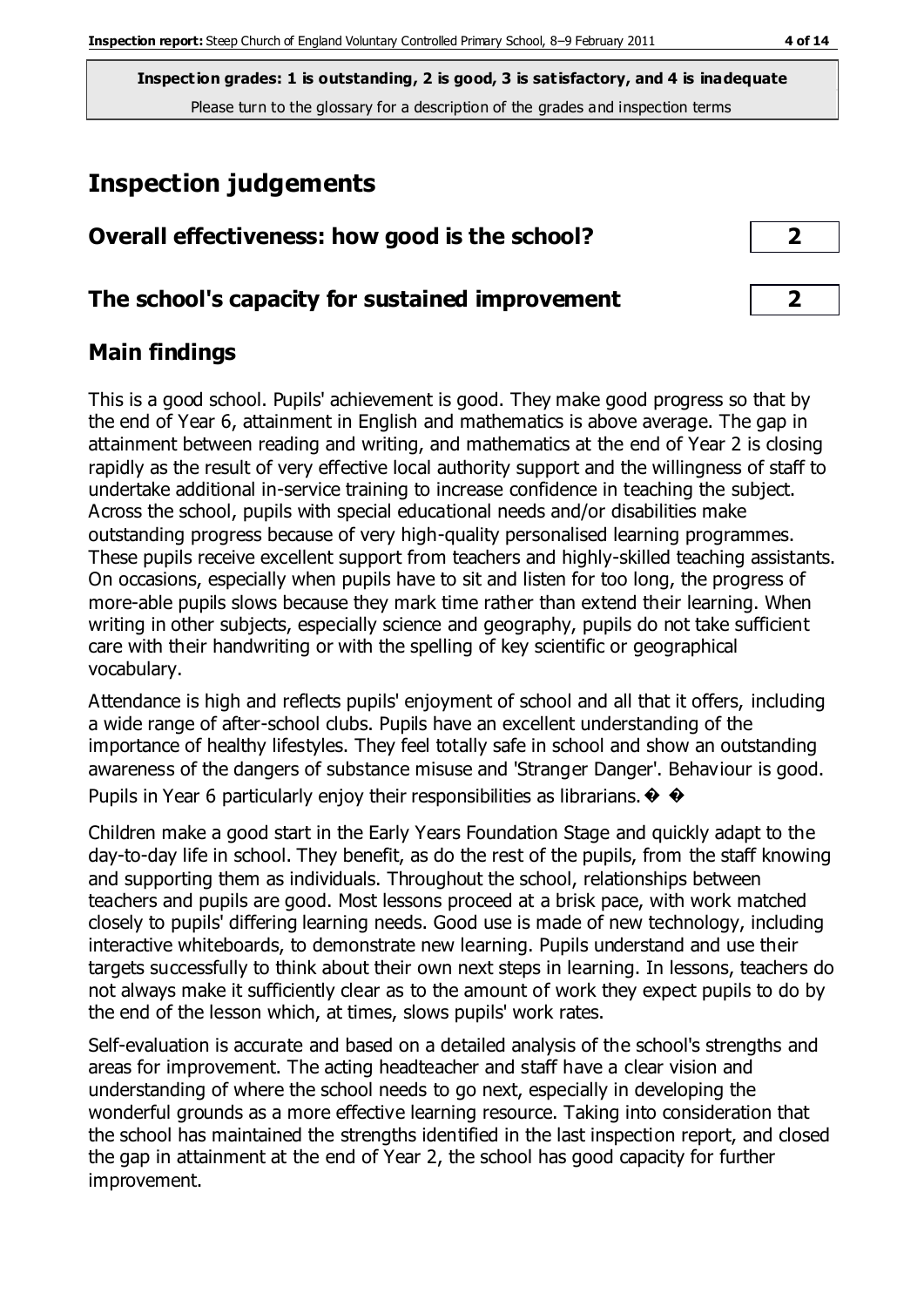**Inspection grades: 1 is outstanding, 2 is good, 3 is satisfactory, and 4 is inadequate** Please turn to the glossary for a description of the grades and inspection terms

#### **What does the school need to do to improve further?**

- $\blacksquare$  By December 2011, improve the quality of teaching so that all lessons are at least good or better through:
	- $-$  reducing the amount of time teachers spend talking to pupils
	- providing consistent levels of challenge for more-able pupils, especially in Years 5 and 6
	- making sure pupils know what they are expected to achieve by the end of lessons.
- $\blacksquare$  Improve pupils' use of writing in other subjects by:
	- focusing more rigorously on pupils' correct spelling of key vocabulary, especially in science and geography.
	- raising expectations of the quality of pupils' handwriting and presentation skills

## **Outcomes for individuals and groups of pupils 2**

With small year groups, attainment on entry varies significantly from year to year. But, the recent trend indicates that children start school with a range of skills and knowledge that are below those expected for four-year-olds. In most lessons, pupils enjoy their learning and all groups make at least good progress. In a mathematics lesson in Year 2, pupils made good progress in calculating the cost of items for a birthday party, with the more able expected to extend their learning by doubling the amounts and then finding the change from �5.00. In Years 3 and 4, pupils made good progress in doubling numbers, including decimals. They worked exceptionally hard and enjoyed the extension activity in solving word problems that involved doubling. A number took great delight in telling the inspector, 'I met one of my targets in this lesson.'

Progress slows in a few lessons when pupils sit and listen for too long and although they are compliant, older and more-able pupils do not make sufficient progress because they have to listen to what they already know, understand and can do. In their writing in science and geography, pupils' spelling, for example, includes 'vapor' for 'vapour' and 'brizil' instead of 'Brazil' and reflects a lack of care in using and applying key skills.  $\bullet$ 

Although behaviour is good, there are occasions when concentration waivers, especially when sitting for too long or the work has not been explained sufficiently clearly. The school council plays an important role in the day-to-day life of the school, including writing letters to parents and carers about its work and ideas to improve the school. Pupils play an active role in the local community through supporting events at the church and by participating in local music festivals. They are prepared successfully both socially and academically for transfer to secondary school.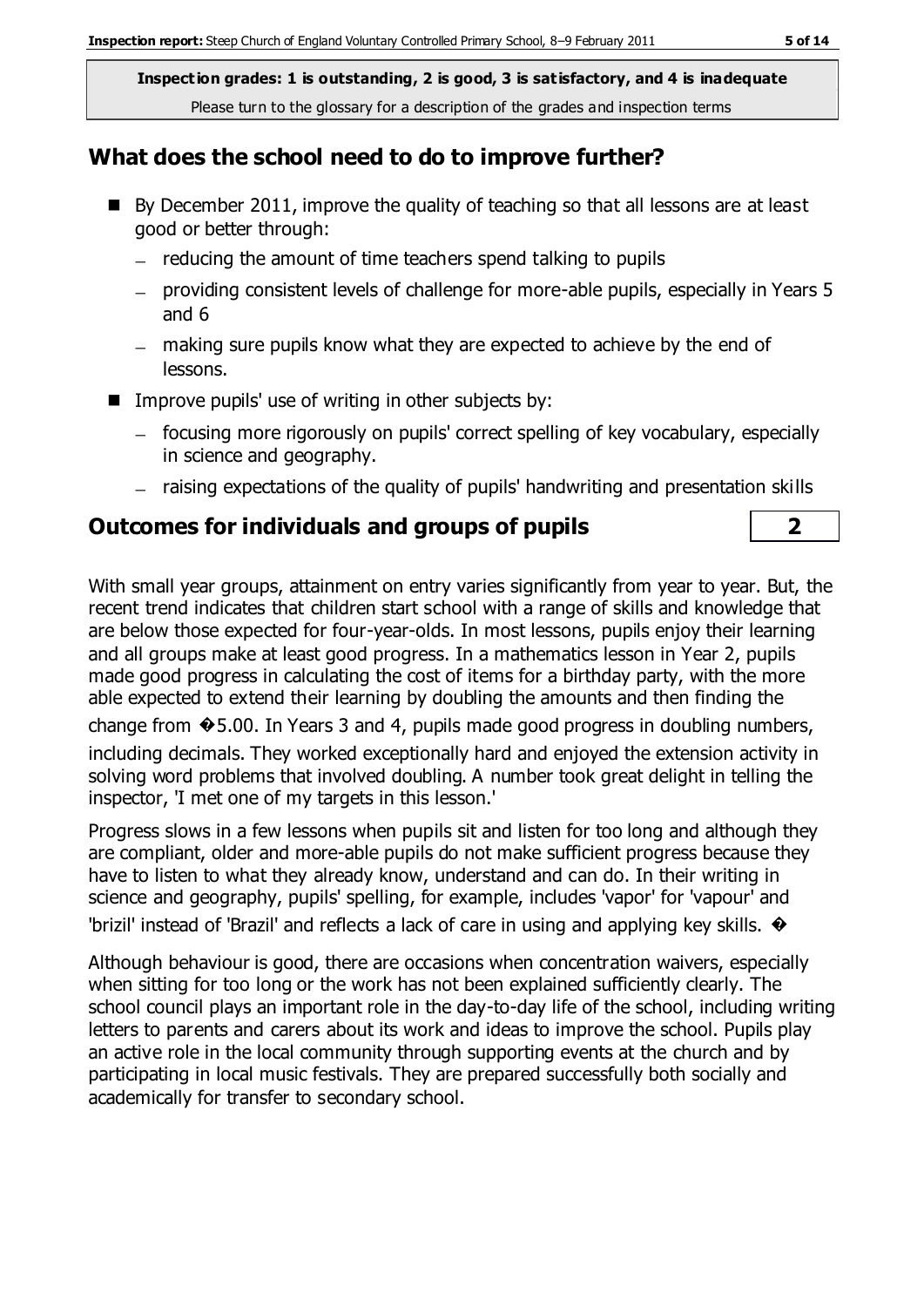**Inspection grades: 1 is outstanding, 2 is good, 3 is satisfactory, and 4 is inadequate**

Please turn to the glossary for a description of the grades and inspection terms

These are the grades for pupils' outcomes

| Pupils' achievement and the extent to which they enjoy their learning                                                     | $\overline{2}$ |
|---------------------------------------------------------------------------------------------------------------------------|----------------|
| Taking into account:<br>Pupils' attainment <sup>1</sup>                                                                   | $\overline{2}$ |
| The quality of pupils' learning and their progress                                                                        | $\mathcal{P}$  |
| The quality of learning for pupils with special educational needs and/or disabilities<br>and their progress               | 1              |
| The extent to which pupils feel safe                                                                                      | 1              |
| Pupils' behaviour                                                                                                         | 2              |
| The extent to which pupils adopt healthy lifestyles                                                                       | 1              |
| The extent to which pupils contribute to the school and wider community                                                   | $\overline{2}$ |
| The extent to which pupils develop workplace and other skills that will contribute to<br>their future economic well-being | $\overline{2}$ |
| Taking into account:<br>Pupils' attendance <sup>1</sup>                                                                   | 1              |
| The extent of pupils' spiritual, moral, social and cultural development                                                   | 2              |

<sup>1</sup> The grades for attainment and attendance are: 1 is high; 2 is above average; 3 is broadly average; and 4 is low

## **How effective is the provision?**

In the most effective lessons, teachers' planning is detailed and addresses closely the significant range of learning needs within a mixed-age class. Learning objectives are shared with pupils and the 'steps for success' are shared in relation to learning. Teaching assistants make a very strong contribution, especially at the start of lessons by supporting small groups of pupils through reinforcing the key teaching and learning points. Lesson introductions are brief and the focus is on pupils working independently or in small groups. However, through circulating around the class, and by gauging pupils' confidence in asking questions and seeking advice, teachers monitor closely the progress made. The pace of learning slows on a few occasions when teachers talk for too long and more-able pupils are not given the opportunity to work independently on more demanding and challenging tasks. Teachers' marking is good in English and mathematics. In the pupil questionnaires all of the pupils said that adults explain to them how they can improve their work. Regular assessments of pupils' learning ensure that intervention programmes are put in place to support potential underachievement. Pupils in Year 6 said how much they value these programmes.

Pupils in Year 6 spoke with great excitement about lessons where learning is practical, especially their current work on the Aztecs. They benefit from a good range of educational visits, visitors to the school and after-school clubs. Teachers ensure that pupils receive their full entitlement to the National Curriculum. The school has in its improvement plan a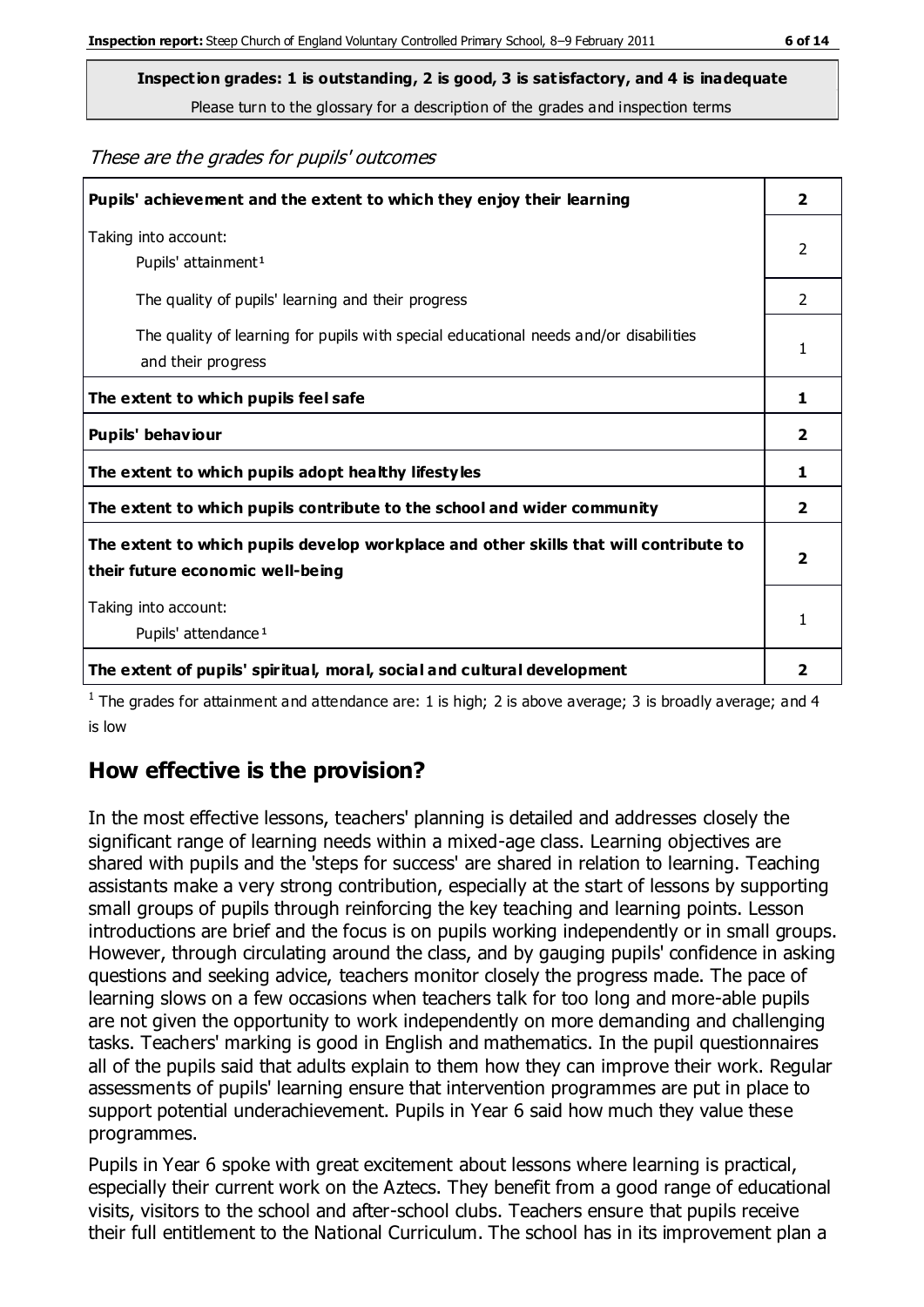**Inspection grades: 1 is outstanding, 2 is good, 3 is satisfactory, and 4 is inadequate** Please turn to the glossary for a description of the grades and inspection terms

target to further enrich cross-curricular provision, with a much stronger focus on using outdoor learning.

The quality of support for pupils with special educational needs and/or disabilities, and those who face challenging circumstances that may make them vulnerable is excellent. The school works very effectively with a wide range of outside agencies to support these pupils and their families. As a result, these pupils make outstanding progress. Currently, this high-quality and in-depth support is not extended fully to more-able pupils. Parents and carers are very appreciative of the quality of the induction programme for children ioining the Reception class.  $\mathbf{\hat{\Phi}} \mathbf{\hat{\Phi}} \mathbf{\hat{\Phi}}$ 

These are the grades for the quality of provision

| The quality of teaching                                                                                    |  |
|------------------------------------------------------------------------------------------------------------|--|
| Taking into account:<br>The use of assessment to support learning                                          |  |
| The extent to which the curriculum meets pupils' needs, including, where relevant,<br>through partnerships |  |
| The effectiveness of care, guidance and support                                                            |  |

#### **How effective are leadership and management?**

Since her appointment, the acting headteacher has worked effectively with her colleagues to maintain the school's strengths and to continue working with the local authority and partner schools to raise attainment even further in mathematics and writing. In such a small school, all staff have many leadership roles and they fulfil these effectively in monitoring teaching and learning both formally and informally. There is an excellent focus on the performance and progress of individual pupils which is extremely important in the context of a small school. However, there is not a sharp enough focus by the staff and the governing body on monitoring progress by gender and for those pupils not on the school's register of special educational needs. As a result, gaps for example between boys and girls may not be picked up quickly enough.

The governing body is very effective and supportive of the school. It pays rigorous attention to safeguarding and child protection. All pupils and the vast majority of parents and carers expressed no concerns about safety and well-being. The governing body takes its monitoring role seriously and through this has a detailed overview of the school's performance. There is no discrimination in the school and the school promotes equality of opportunity effectively.

Being a small rural primary school, the staff and governors are very aware of the importance of promoting community cohesion. The school is very much at the heart of its own community and good links are established with an urban school in Liverpool and a school in South Africa. The school is working towards achieving the 'Rights Respecting School' status.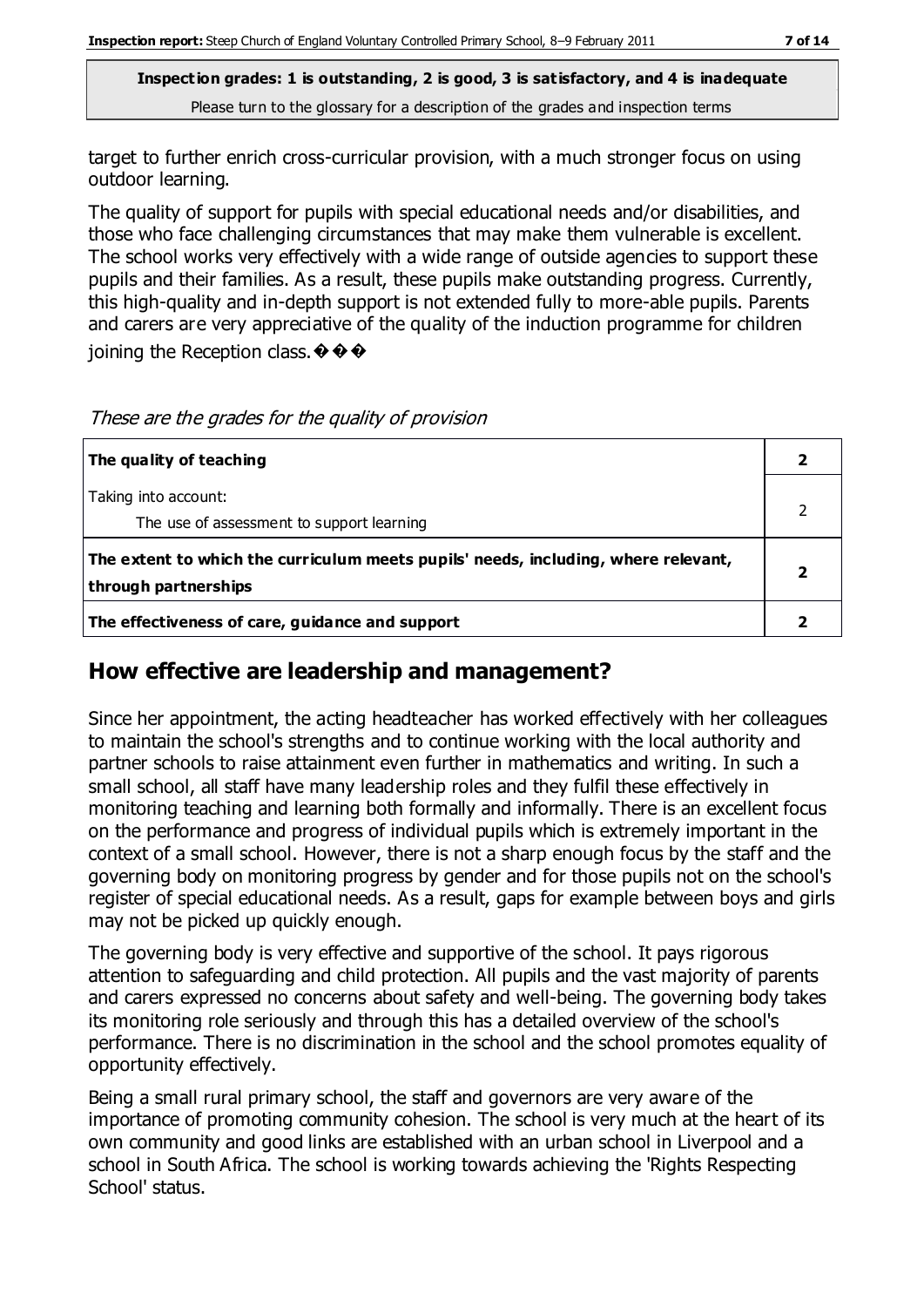**Inspection grades: 1 is outstanding, 2 is good, 3 is satisfactory, and 4 is inadequate**

Please turn to the glossary for a description of the grades and inspection terms

These are the grades for leadership and management

| The effectiveness of leadership and management in embedding ambition and driving<br>improvement                                                                  |                         |
|------------------------------------------------------------------------------------------------------------------------------------------------------------------|-------------------------|
| Taking into account:<br>The leadership and management of teaching and learning                                                                                   | 2                       |
| The effectiveness of the governing body in challenging and supporting the<br>school so that weaknesses are tackled decisively and statutory responsibilities met | $\overline{2}$          |
| The effectiveness of the school's engagement with parents and carers                                                                                             | $\mathbf{2}$            |
| The effectiveness of partnerships in promoting learning and well-being                                                                                           | $\overline{2}$          |
| The effectiveness with which the school promotes equality of opportunity and tackles<br>discrimination                                                           | $\overline{\mathbf{2}}$ |
| The effectiveness of safeguarding procedures                                                                                                                     | 1                       |
| The effectiveness with which the school promotes community cohesion                                                                                              |                         |
| The effectiveness with which the school deploys resources to achieve value for money                                                                             | 2                       |

## **Early Years Foundation Stage**

Children make good progress and by the time they start Year 1 their attainment is broadly average. Children enjoy school and show impressive levels of independence and selfconfidence. For example, two children clearly knew how the interactive whiteboard should start up. However, when it decided not to, and with no prompting, they went next door to the Years 1 and 2 class to collect a laptop and mouse. On returning, they plugged the mouse in, logged-on to the school network and loaded the program they wanted. In the outdoor area, a group of boys spent a lengthy period of time using construction kits to make rockets and gave very detailed explanations to the inspector of where the lasers are located! Children enjoy working with adults and made good progress in writing captions for the posters advertising the 'Pet Shop'.

The teacher and the early years teaching assistant are a very strong team who plan very effectively so that work is matched very closely to children's individual development stage within the early learning goals. Imaginative and creative use of space within a school building dating from 1875 means that children have a good range of spaces both indoors and outdoors in which to learn effectively. Assessment is excellent and children's progress is recorded in great detail against each of the six areas of learning. Currently, parents and carers are not as fully engaged as they might be in contributing those 'WOW' moments at home to their children's 'Learning Journeys'.

Partnerships with pre-school providers are effective, including useful transition documentation as to children's prior learning and development. Staff work effectively with colleagues in the cluster to provide in-service training and support the accurate moderation of children's knowledge, skills and understanding at the end of Reception.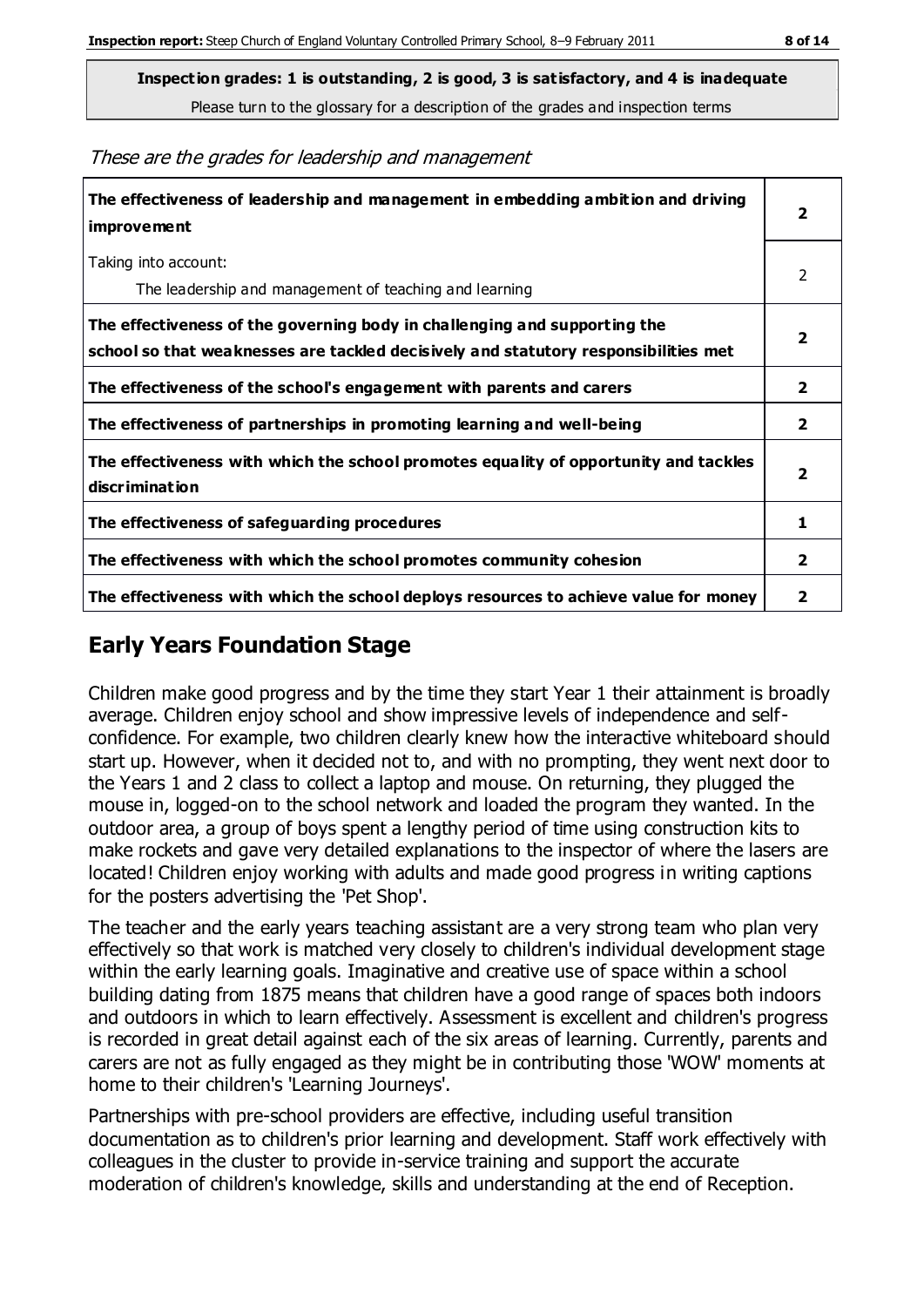**Inspection grades: 1 is outstanding, 2 is good, 3 is satisfactory, and 4 is inadequate**

Please turn to the glossary for a description of the grades and inspection terms

These are the grades for the Early Years Foundation Stage

| Overall effectiveness of the Early Years Foundation Stage                             |  |
|---------------------------------------------------------------------------------------|--|
| Taking into account:<br>Outcomes for children in the Early Years Foundation Stage     |  |
| The quality of provision in the Early Years Foundation Stage                          |  |
| The effectiveness of leadership and management of the Early Years Foundation<br>Stage |  |

#### **Views of parents and carers**

Sixty-two per cent of questionnaires were retuned which is a good proportion. Most parents and carers are very supportive of the school and its work. Parents and carers of children in Reception are very positive. For example one wrote, 'My daughter is progressing amazingly at this school and I could not be happier  $\Diamond \Diamond \Diamond$ .my daughter is doing very well.' Another with two children in the school wrote, 'I cannot thank and credit the school and all of its staff enough for the help and support we receive as a family regarding our son and daughter. Thank you Steep CofE.' A few parents and carers expressed concerns about how well the school tackles unacceptable behaviour, and that their children do not make enough progress. Inspection findings show that behaviour is good and, during the inspection, saw no evidence of unacceptable behaviour. Inspection findings show that, in a few lessons, more-able pupils do not make the progress of which they are capable, but generally progress is good.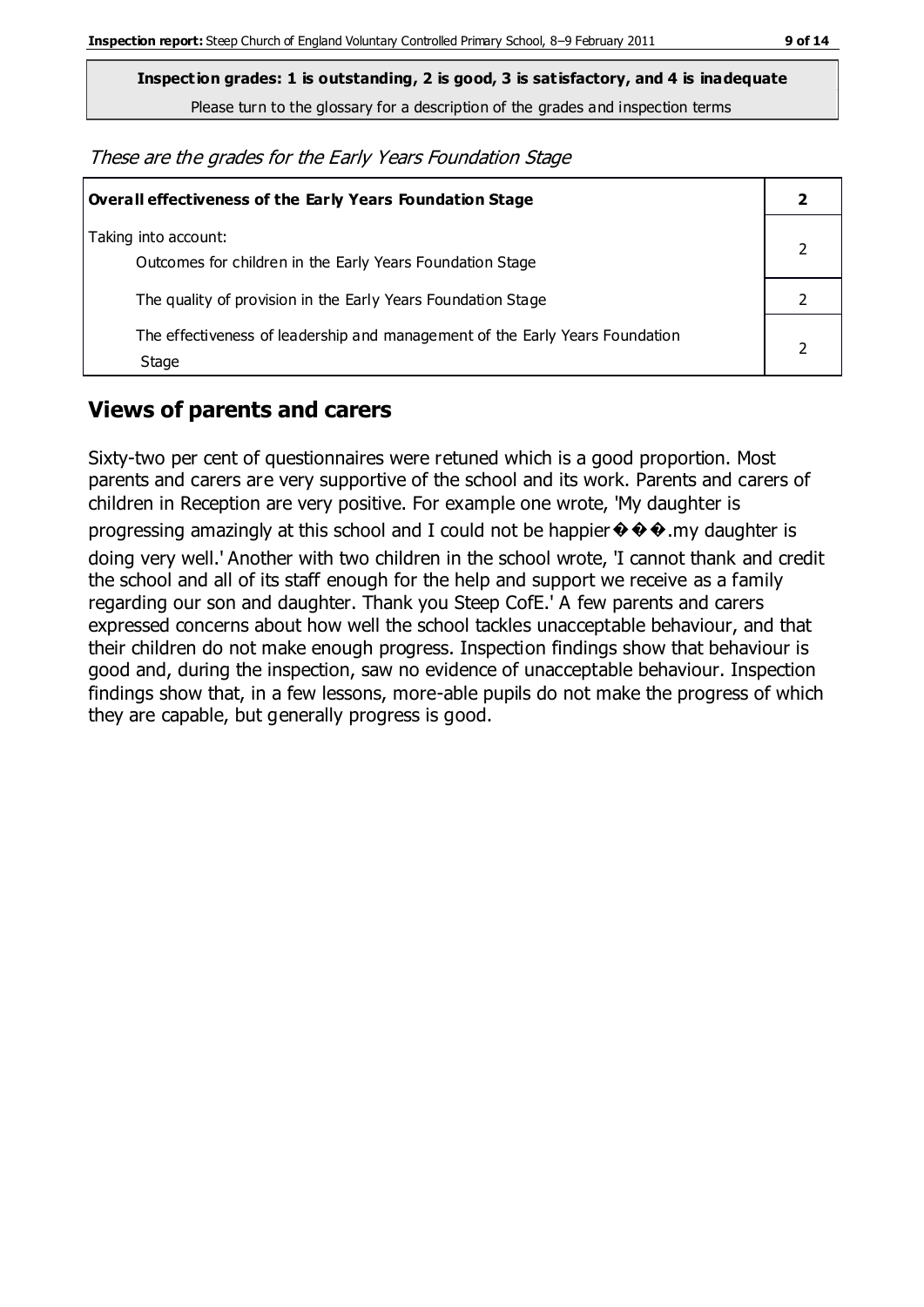#### **Responses from parents and carers to Ofsted's questionnaire**

Ofsted invited all the registered parents and carers of pupils registered at Steep Church of England Voluntary Controlled Primary School to complete a questionnaire about their views of the school. In the questionnaire, parents and carers were asked to record how strongly they agreed with 13 statements about the school.

The inspection team received 62 completed questionnaires by the end of the on-site inspection. In total, there are 99 pupils registered at the school.

| <b>Statements</b>                                                                                                                                                                                                                                       | <b>Strongly</b><br>agree |               | Agree        |               | <b>Disagree</b> |                | <b>Strongly</b><br>disagree |             |
|---------------------------------------------------------------------------------------------------------------------------------------------------------------------------------------------------------------------------------------------------------|--------------------------|---------------|--------------|---------------|-----------------|----------------|-----------------------------|-------------|
|                                                                                                                                                                                                                                                         | <b>Total</b>             | $\frac{1}{2}$ | <b>Total</b> | $\frac{0}{0}$ | <b>Total</b>    | $\frac{1}{2}$  | <b>Total</b>                | %           |
| My child enjoys school                                                                                                                                                                                                                                  | 48                       | 77            | 13           | 21            | 1               | $\overline{2}$ | $\mathbf 0$                 | $\mathbf 0$ |
| The school keeps my child<br>safe                                                                                                                                                                                                                       | 48                       | 77            | 13           | 21            | 1               | $\overline{2}$ | 0                           | $\mathbf 0$ |
| My school informs me about<br>my child's progress                                                                                                                                                                                                       | 36                       | 58            | 22           | 35            | $\overline{2}$  | 3              | $\mathbf 0$                 | $\mathbf 0$ |
| My child is making enough<br>progress at this school                                                                                                                                                                                                    | 33                       | 53            | 22           | 35            | 5               | 8              | $\mathbf 0$                 | $\mathbf 0$ |
| The teaching is good at this<br>school                                                                                                                                                                                                                  | 39                       | 63            | 22           | 35            | 0               | 0              | $\mathbf 0$                 | $\mathbf 0$ |
| The school helps me to<br>support my child's learning                                                                                                                                                                                                   | 37                       | 60            | 21           | 34            | 0               | 0              | $\mathbf 0$                 | $\mathbf 0$ |
| The school helps my child to<br>have a healthy lifestyle                                                                                                                                                                                                | 39                       | 63            | 22           | 35            | 1               | $\overline{2}$ | $\mathbf 0$                 | $\mathbf 0$ |
| The school makes sure that<br>my child is well prepared for<br>the future (for example<br>changing year group,<br>changing school, and for<br>children who are finishing<br>school, entering further or<br>higher education, or entering<br>employment) | 38                       | 61            | 20           | 32            | $\overline{2}$  | 3              | $\mathbf 0$                 | $\mathbf 0$ |
| The school meets my child's<br>particular needs                                                                                                                                                                                                         | 36                       | 58            | 21           | 34            | $\overline{2}$  | 3              | $\mathbf 0$                 | $\mathbf 0$ |
| The school deals effectively<br>with unacceptable behaviour                                                                                                                                                                                             | 29                       | 47            | 22           | 35            | 3               | 5              | $\overline{2}$              | 3           |
| The school takes account of<br>my suggestions and concerns                                                                                                                                                                                              | 38                       | 61            | 19           | 31            | $\overline{2}$  | 3              | 0                           | 0           |
| The school is led and<br>managed effectively                                                                                                                                                                                                            | 43                       | 69            | 17           | 27            | $\overline{2}$  | 3              | $\mathbf 0$                 | $\mathbf 0$ |
| Overall, I am happy with my<br>child's experience at this<br>school                                                                                                                                                                                     | 46                       | 74            | 15           | 24            | $\mathbf{1}$    | $\overline{2}$ | $\mathbf 0$                 | $\mathbf 0$ |

The table above summarises the responses that parents and carers made to each statement. The percentages indicate the proportion of parents and carers giving that response out of the total number of completed questionnaires. Where one or more parents and carers chose not to answer a particular question, the percentages will not add up to 100%.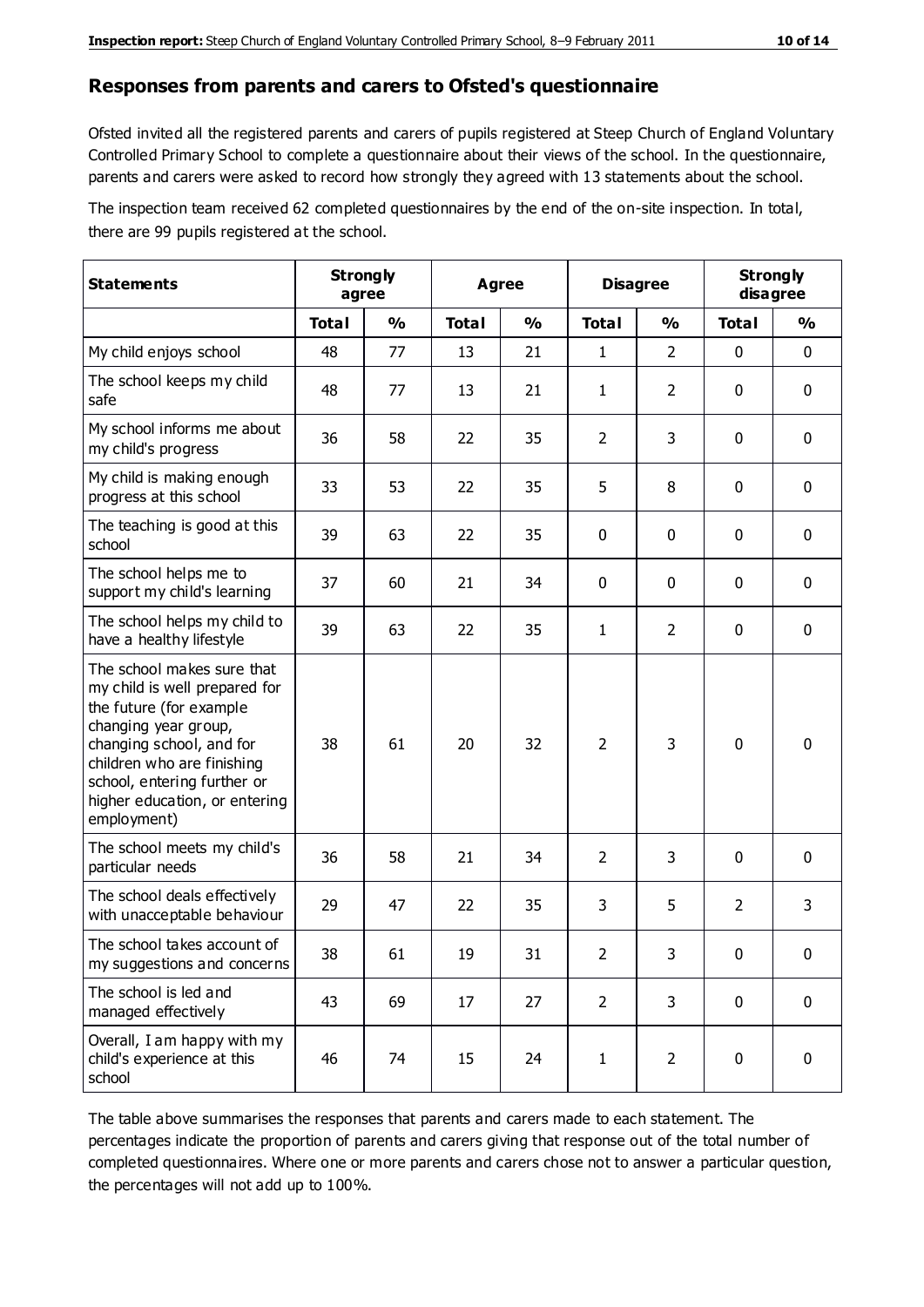## **Glossary**

| Grade   | <b>Judgement</b> | <b>Description</b>                                                                                                                                                                                                            |
|---------|------------------|-------------------------------------------------------------------------------------------------------------------------------------------------------------------------------------------------------------------------------|
| Grade 1 | Outstanding      | These features are highly effective. An outstanding school<br>provides exceptionally well for all its pupils' needs.                                                                                                          |
| Grade 2 | Good             | These are very positive features of a school. A school that<br>is good is serving its pupils well.                                                                                                                            |
| Grade 3 | Satisfactory     | These features are of reasonable quality. A satisfactory<br>school is providing adequately for its pupils.                                                                                                                    |
| Grade 4 | Inadequate       | These features are not of an acceptable standard. An<br>inadequate school needs to make significant improvement<br>in order to meet the needs of its pupils. Ofsted inspectors<br>will make further visits until it improves. |

#### **What inspection judgements mean**

#### **Overall effectiveness of schools**

|                       | Overall effectiveness judgement (percentage of schools) |      |                     |                   |
|-----------------------|---------------------------------------------------------|------|---------------------|-------------------|
| <b>Type of school</b> | <b>Outstanding</b>                                      | Good | <b>Satisfactory</b> | <b>Inadequate</b> |
| Nursery schools       | 59                                                      | 35   | 3                   | 3                 |
| Primary schools       | 9                                                       | 44   | 39                  | 7                 |
| Secondary schools     | 13                                                      | 36   | 41                  | 11                |
| Sixth forms           | 15                                                      | 39   | 43                  | 3                 |
| Special schools       | 35                                                      | 43   | 17                  | 5                 |
| Pupil referral units  | 21                                                      | 42   | 29                  | 9                 |
| All schools           | 13                                                      | 43   | 37                  | 8                 |

New school inspection arrangements were introduced on 1 September 2009. This means that inspectors now make some additional judgements that were not made previously.

The data in the table above are for the period 1 September 2009 to 31 August 2010 and are consistent with the latest published official statistics about maintained school inspection outcomes (see **[www.ofsted.gov.uk](http://www.ofsted.gov.uk/)**).

The sample of schools inspected during 2009/10 was not representative of all schools nationally, as weaker schools are inspected more frequently than good or outstanding schools.

Percentages are rounded and do not always add exactly to 100.

Sixth form figures reflect the judgements made for the overall effectiveness of the sixth form in secondary schools, special schools and pupil referral units.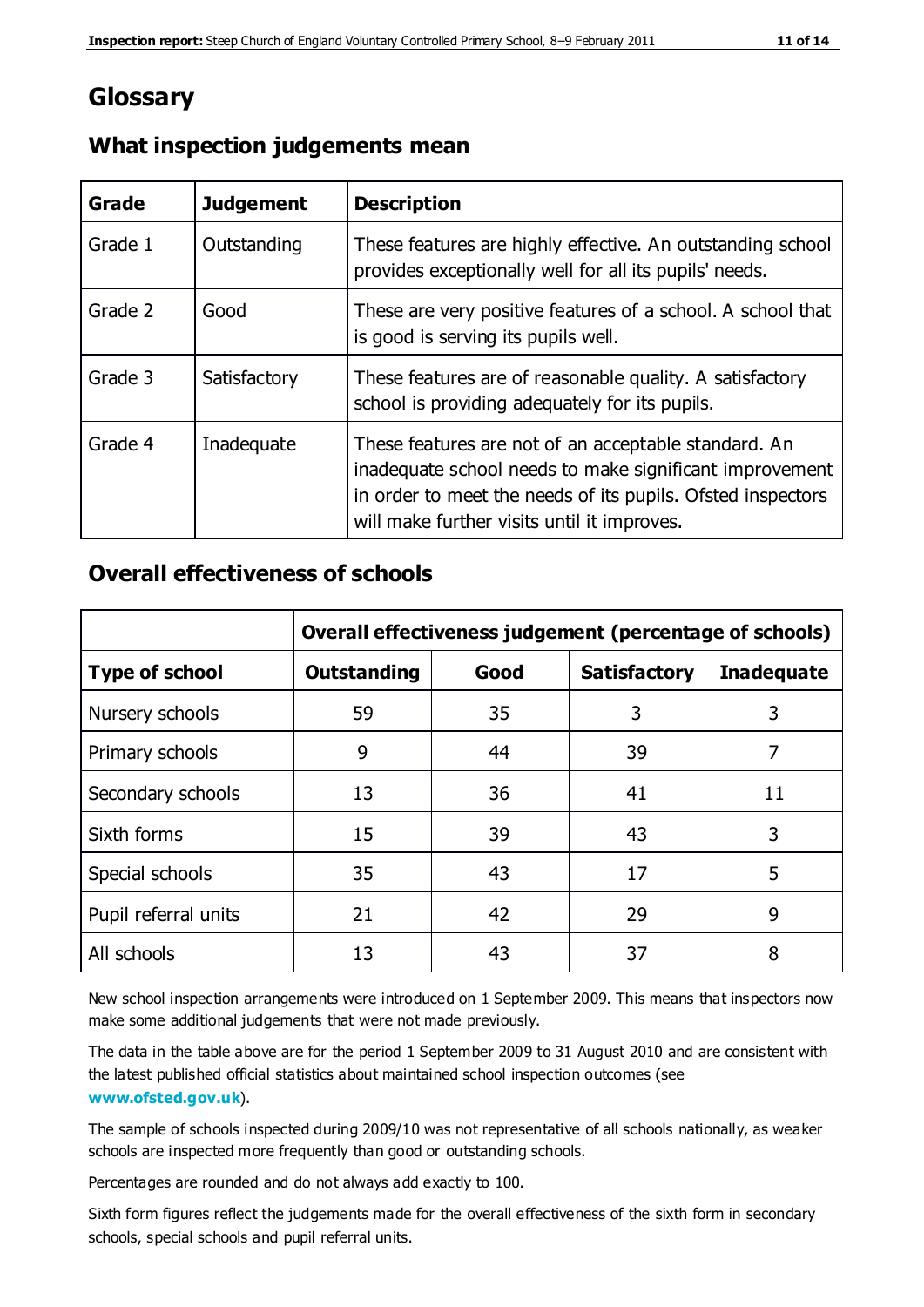## **Common terminology used by inspectors**

| Achievement:               | the progress and success of a pupil in their learning,<br>development or training.                                                                                                                                                          |  |  |
|----------------------------|---------------------------------------------------------------------------------------------------------------------------------------------------------------------------------------------------------------------------------------------|--|--|
| Attainment:                | the standard of the pupils' work shown by test and<br>examination results and in lessons.                                                                                                                                                   |  |  |
| Capacity to improve:       | the proven ability of the school to continue<br>improving. Inspectors base this judgement on what<br>the school has accomplished so far and on the quality<br>of its systems to maintain improvement.                                       |  |  |
| Leadership and management: | the contribution of all the staff with responsibilities,<br>not just the headteacher, to identifying priorities,<br>directing and motivating staff and running the school.                                                                  |  |  |
| Learning:                  | how well pupils acquire knowledge, develop their<br>understanding, learn and practise skills and are<br>developing their competence as learners.                                                                                            |  |  |
| Overall effectiveness:     | inspectors form a judgement on a school's overall<br>effectiveness based on the findings from their<br>inspection of the school. The following judgements,<br>in particular, influence what the overall effectiveness<br>judgement will be. |  |  |
|                            | The school's capacity for sustained<br>improvement.                                                                                                                                                                                         |  |  |
|                            | Outcomes for individuals and groups of pupils.                                                                                                                                                                                              |  |  |
|                            | The quality of teaching.                                                                                                                                                                                                                    |  |  |
|                            | The extent to which the curriculum meets<br>pupils' needs, including, where relevant,<br>through partnerships.                                                                                                                              |  |  |
|                            | The effectiveness of care, guidance and<br>support.                                                                                                                                                                                         |  |  |
| Progress:                  | the rate at which pupils are learning in lessons and<br>over longer periods of time. It is often measured by<br>comparing the pupils' attainment at the end of a key                                                                        |  |  |

stage with their attainment when they started.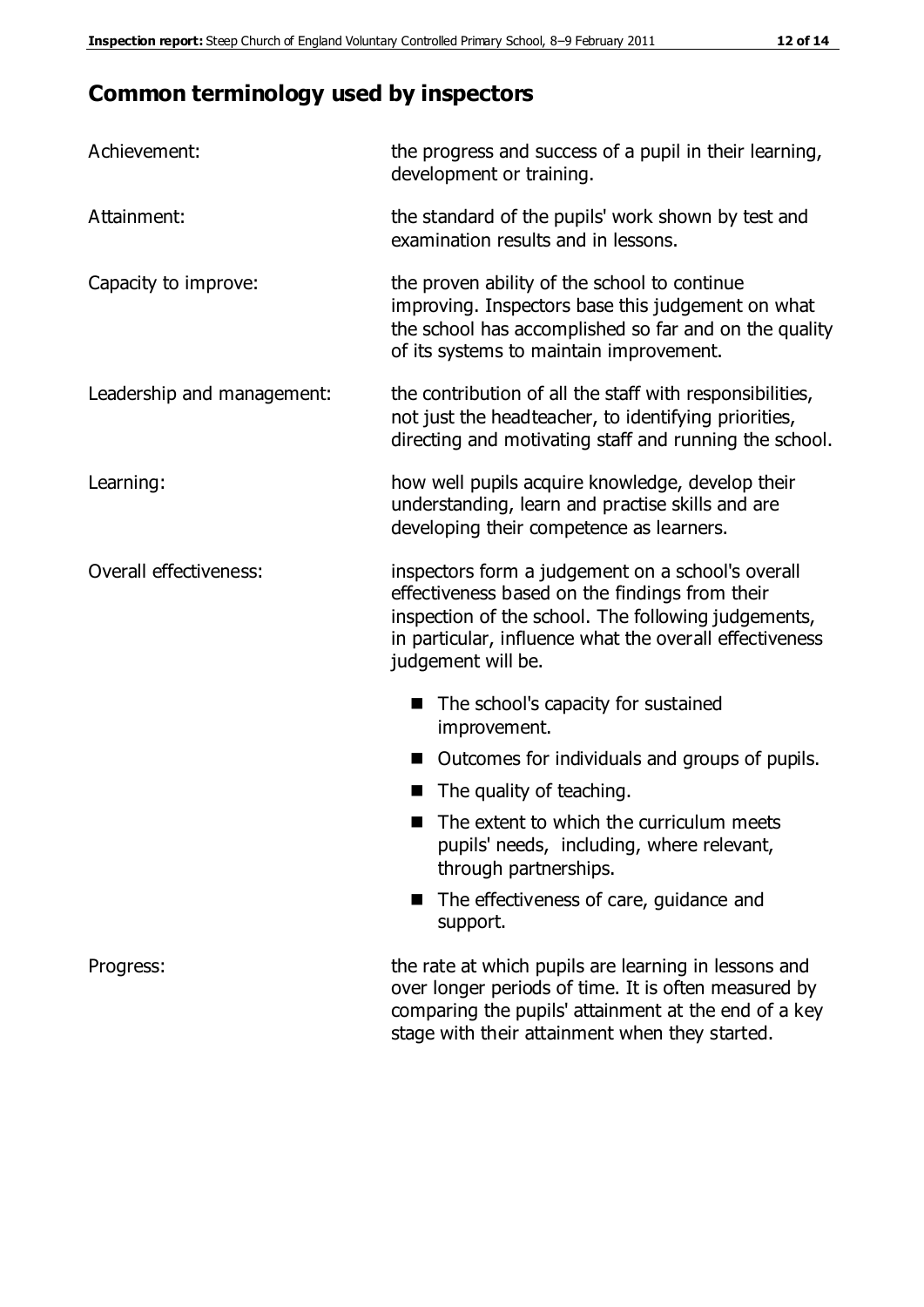#### **This letter is provided for the school, parents and carers to share with their children. It describes Ofsted's main findings from the inspection of their school.**



10 February 2011

�

Dear Pupils

�

#### **Inspection of Steep Church of England Voluntary Controlled Primary School, Petersfield GU32 2DE**

#### �

I very much enjoyed my two days in your school and seeing you at work in your lessons. I must say a special thank you to those of you in Year 6 whom I met at lunchtime on the first day of the inspection. I am delighted to tell you that you go to a good school. These are some of the things that really stand out.

- You make a good start to your learning in Reception.
- By the end of Year 6 your attainment in English and mathematics is above average.
- You feel totally safe in school and have an excellent understanding of the importance of keeping fit and healthy.
- Staff know you as individuals and support you effectively.
- Most of your lessons are good so that you make good progress.
- Those who lead and manage your school work as a very strong team to help you enjoy all aspects of your day-to-day life in school.

Although yours is a good school, I have asked your teachers and the governing body to do the following in order to make it even better.

- Make sure that the teaching in all of your lessons is at least good.
- To improve your handwriting and spelling, especially in science and geography.

All of you can help by taking more care, especially with your spelling when writing in science and geography.

Yours sincerely

#### �

David Curtis Lead inspector